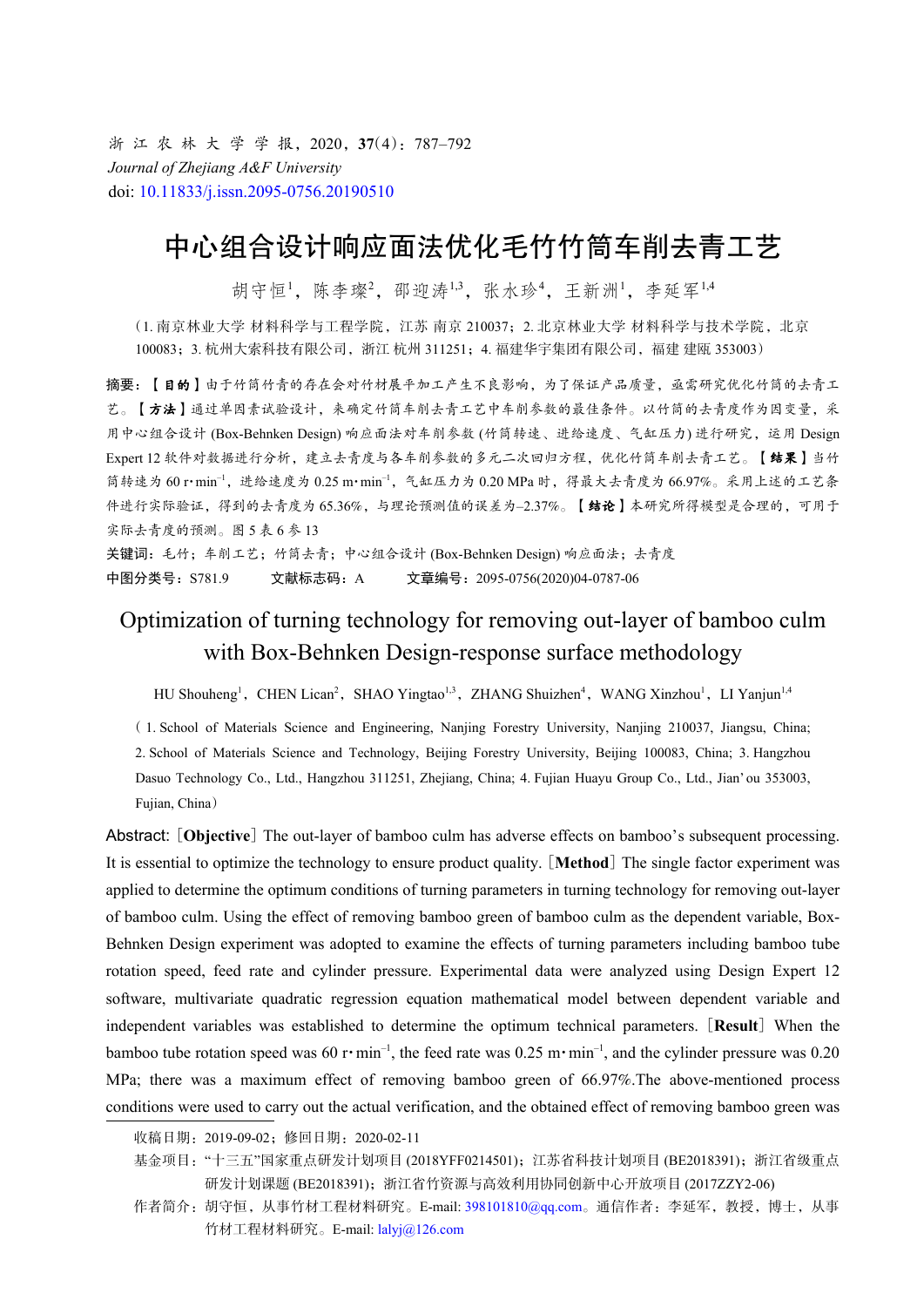65.36%. The error with the theoretical prediction value was –2.37%. [**Conclusion**] The model was reasonable and could be used for the prediction of actual effect of removing bamboo green. [Ch, 5 fig. 6 tab. 13 ref.] Key words: *Phyllostachys edulis*; turning technology; bamboo culm out-layer removing; Box-Behnken Designresponse surface methodology; effect of removing bamboo green

中国竹类资源十分丰富,自 20 世纪 80 年代初至今的几十年时间内,中国竹材加工产业从无到有得 以迅速发展[[1\]](#page-5-0)。传统的竹加工生产工艺由于利用率不高,会造成竹材资源的极大浪费[[2](#page-5-1)[−3](#page-5-2)]。为了开展竹材 的高效加工利用,竹材软化展平,特别是竹筒无裂纹展平技术近年来发展壮大,它实现了以竹片和竹束 为主的竹材加工构成单元向展平竹板转变,大大提高了竹材利用率[\[4](#page-5-3)]。目前,专家学者主要针对于竹材 软化展平工艺与设备、竹材软化展平机理等方面进行研究<sup>[[5\]](#page-5-4)</sup>。虽然竹材的软化和展平是竹筒无裂纹展平 的重中之重,但竹筒的预处理,即去青处理也极为关键。竹材的竹青主要由蜡质层、硅脂层和维管束构 成,且竹青部位的纤维素、木质素比竹黄和竹肉部位都高,因此竹青层质地坚韧,组织致密,难以压 缩、拉伸、变形和软化[[6](#page-5-5)[−7\]](#page-5-6)。因此,去青效果的优劣将会影响到最终展平竹板的展平质量。目前,学者 主要研究重组竹的去青程度对物理力学强度的影响,以及去青设备的制造。而针对竹展平的去青研究鲜 有报道,由于竹青的存在会对竹材展平加工产生不良影响,因此研究竹筒的去青工艺对实际生产具有积 极意义。叶良明等<sup>8]</sup> 就是否去青, 对重组竹板材的物理力学强度的影响进行研究; 李大胜<sup>[[9\]](#page-5-8)</sup> 对整竹去青 技术及装备进行研究;邓健超等[\[10\]](#page-5-9) 研究了竹束去青程度对竹束单板层积材物理力学性能的影响。响应面 法 (response surface method, RSM) 是一种采用多元回归方程拟合[响应](#page-5-10)值与因素之间函数关系的优化统计 方法,通过对响应曲面及等高线的分析来获得最优的工艺参数[\[11](#page-5-10)]。其中的中心组合设计方法 (BoxBehnken Desi[gn](#page-5-11), BBD) 是一种基于 3 水平的一阶或多阶试验设计建模方法, 具有试验次数少, 结果准确 性高的优点[[12\]](#page-5-11)。车削工艺参数对毛竹 *Phyllostachys edulis* 竹筒去青效果存在潜在影响,本研究采用 BBD 响应面法探讨竹筒转速、进给速度和气缸压力对竹筒去青度的影响,从而获得竹筒最佳车削去青 工艺参数。

## 1 材料与方法

### **1.1** 材料与仪器

1.1.1 材料 采伐于浙江丽水竹口镇的 5年生新鲜毛竹 (静置室外 2 周), 选取壁厚 10~11 mm, 外径 100~110 mm 的竹筒截断至 75 cm。

1.1.2 主要仪器 浙江庄诚竹业有限公司自主研制的纵向展平机、车削去青机、去节机、圆锯机 (型 号:MJ105A)、高温压力罐、游标卡尺 (精度 0.02 mm)、皮尺等。

### **1.2** 方法

1.2.1 竹筒去青 竹筒软化展[平](#page-5-12)的技术路线如下:备料、截断、去节、车削去青、开槽[、软化](#page-2-0)、纵向展 平、定型、刨削、铣边、干燥[\[13](#page-5-12)]。截断好的竹筒通过去节机去除内节,通过车削去青机 ([图](#page-2-0) [1](#page-2-0)),按照规 定的车削工艺参数去青处理。去青完毕后,测量竹筒破损个数 (每组试验 50 [个试](#page-2-1)样)、去青厚度和去青 度,作为去青效果的评价指标。其中,竹筒去青度的测量采用软件 Image J([图](#page-2-1) [2\)](#page-2-1), 对软化展平后的竹板 图片进行处理分析,测量竹板上的带青区域的面积占整个竹板面积的比例,记录数据并计算。去青度 *S*=(1–*s*<sup>1</sup> )×100%。其中:*S* 为竹筒去青度;*s*<sup>1</sup> 为展平竹板带青区域的面积比例。

1.2.2 响应面优化试验 在前期单因素试验结果基础上,采用 BBD(Box-Behnken Design) 响应面法进行 3 因素 3 水平的试验,以竹筒转速、刀具的进给速度、气缸压力为变量,以去青度为响应值,应用 Design Expert 12 软件,建立数学回归模型,优化竹筒的去青工艺。

1.2.3 响应面最佳工艺的验证 根据响应面试验结果,得出较优的去青工艺参数,再进行竹筒的软化展 平并计算去青度,与响应面模型预测值对比,验证其可靠性。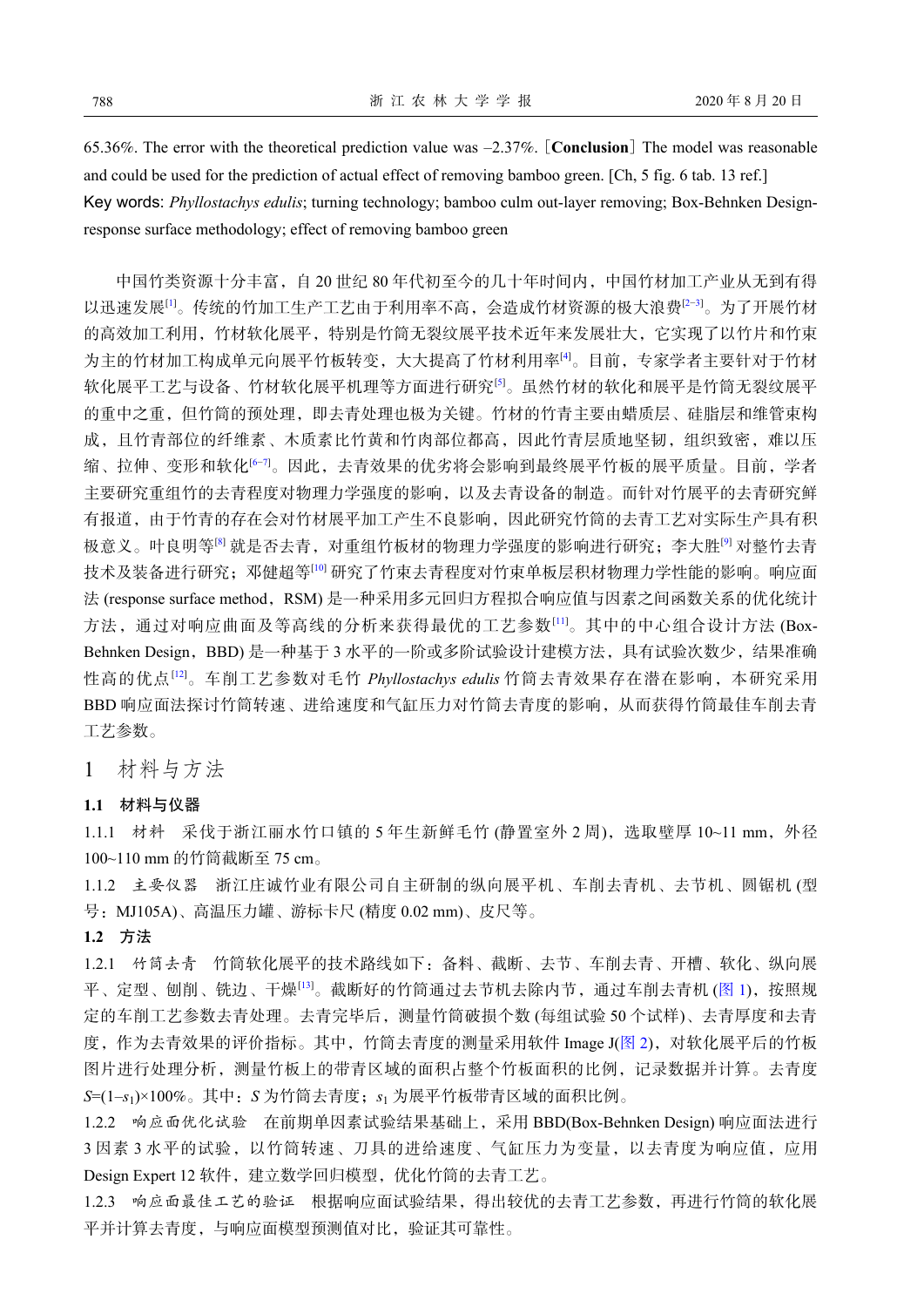<span id="page-2-0"></span>

图 1 车削去青机及去青车刀 Figure 1 Turing machine of removing bamboo green and turning tool

2 结果与分析

## **2.1** 车削参数的单因素试验

2.1.1 竹筒转速对去青效果的影响 由[表](#page-2-2)[1](#page-2-2)可 知:竹筒转速对去青效果具有明显影响。当竹筒 转速过低时,转速与进给速度不匹配,竹筒表面 会出现规律性的完全未吃刀的留青情况,导致去 青质量无法达到展平所需的要求。当竹筒转速过 高时,在单位时间内刀具与工件及切屑的摩擦频 率增大,导致竹青面重复吃刀,去青厚度增大, 甚至有可能切削到竹肉。高转速下竹筒的去青厚 度达 1.00 mm, 大于竹筒本身竹青层的厚度, 降 低了出材率。因此在进给速度和气缸压力一定的 条件下, 竹筒转速以 48~56 r·min<sup>-1</sup> 为佳。

2.1.2 进给速度对去青效果的影响 由[表](#page-2-3) [2](#page-2-3) 可 知:随着进给速度增大,竹筒的去青厚度和去青 度总体呈下降趋势,导致去青质量无法达到展平 所需的要求。若进给速度过小时,单位时间内刀 具相对于工件检移量小于工件每旋转 1 周时, 刀 具切削所产生的切削宽度,导致重复切削,去青 厚度增大,甚至有可能切削到竹肉。根据实际生 产要求,在保证去青效果达到要求的前提下,应 尽可能的选用较大的进给速度以获得最大的生产 效率。因此在竹筒转速和气缸压力一定的条件 下,进给速度以 0.25~0.35 m·min–1 为佳。

2.1.3 气缸压力对去青效果的影响 气缸压力是 指用于顶紧去青车刀的气缸预先设置好的压力大 小。由[表](#page-2-4) [3](#page-2-4) 可知:随着气缸压力的增加, 竹筒的 去青厚度和去青度均有大幅度的增长,但此时破 裂率也大大增加。压力的增加使得切削深度增 加,进而使车削力变大。当车削力超出竹筒所能 承受范围时,竹筒撕裂。因此虽然较大的压力可 以提高竹筒的去青质量,但破裂率也同时提高, 不符合实际生产的要求。综上所述,在竹筒转速和 进给速度一定的条件下,气缸压力以 0.10~0.20 MPa 为佳。

<span id="page-2-1"></span>



### 表 **1** 竹筒转速的单因素试验结果

<span id="page-2-2"></span>Table 1 Single factor experimental result of bamboo roration speed

| 竹筒转速/                       | 去青效果  |         |       |  |  |  |
|-----------------------------|-------|---------|-------|--|--|--|
| $(r \cdot \text{min}^{-1})$ | 破裂率/% | 去青厚度/mm | 去青度/% |  |  |  |
| 32                          | 2     | 0.47    | 38.29 |  |  |  |
| 40                          | 6     | 0.53    | 42.94 |  |  |  |
| 48                          | 6     | 0.61    | 49.33 |  |  |  |
| 56                          | 10    | 0.73    | 56.62 |  |  |  |
| 64                          | 10    | 0.91    | 64.48 |  |  |  |
| 72                          | 16    | 1.09    | 80.29 |  |  |  |

<span id="page-2-3"></span>说明:进给速度为0.35 m·min−1;气缸压力为0.20 MPa

表 **2** 进给速度的单因素试验结果

| Single factor experimental result of bamboo feed speed<br>Table 2 |      |               |       |  |  |  |  |
|-------------------------------------------------------------------|------|---------------|-------|--|--|--|--|
| 进给速度/                                                             | 去青效果 |               |       |  |  |  |  |
| $(m \cdot \text{min}^{-1})$                                       |      | 破裂率/% 去青厚度/mm | 去青度/% |  |  |  |  |
| 0.25                                                              | 8    | 0.81          | 64.17 |  |  |  |  |
| 0.30                                                              | 4    | 0.75          | 60.43 |  |  |  |  |
| 0.35                                                              | 6    | 0.72          | 55.91 |  |  |  |  |
| 0.40                                                              | 4    | 0.67          | 52.19 |  |  |  |  |
| 0.45                                                              | 8    | 0.60          | 50.11 |  |  |  |  |
| 0.50                                                              | 6    | 0.54          | 45.87 |  |  |  |  |

<span id="page-2-4"></span>说明: 竹筒转速为50 r·min<sup>-1</sup>; 气缸压力为0.20 MPa

表 **3** 气缸压力的单因素试验结果

Table 3 Single factor experimental result of bamboo pressure

| 气缸压力/MPa | 去青效果  |         |       |  |  |  |  |
|----------|-------|---------|-------|--|--|--|--|
|          | 破裂率/% | 去青厚度/mm | 去青度/% |  |  |  |  |
| 0.05     | 0     | 0.22    | 23.11 |  |  |  |  |
| 0.10     | 2     | 0.45    | 35.19 |  |  |  |  |
| 0.15     | 4     | 0.58    | 40.02 |  |  |  |  |
| 0.20     | 8     | 0.71    | 58.82 |  |  |  |  |
| 0.25     | 14    | 0.92    | 68.88 |  |  |  |  |
| 0.30     | 18    | 1.12    | 83.29 |  |  |  |  |

说明: 竹筒转速为50 r·min<sup>-1</sup>; 进给速度为0.35 m·min<sup>-1</sup>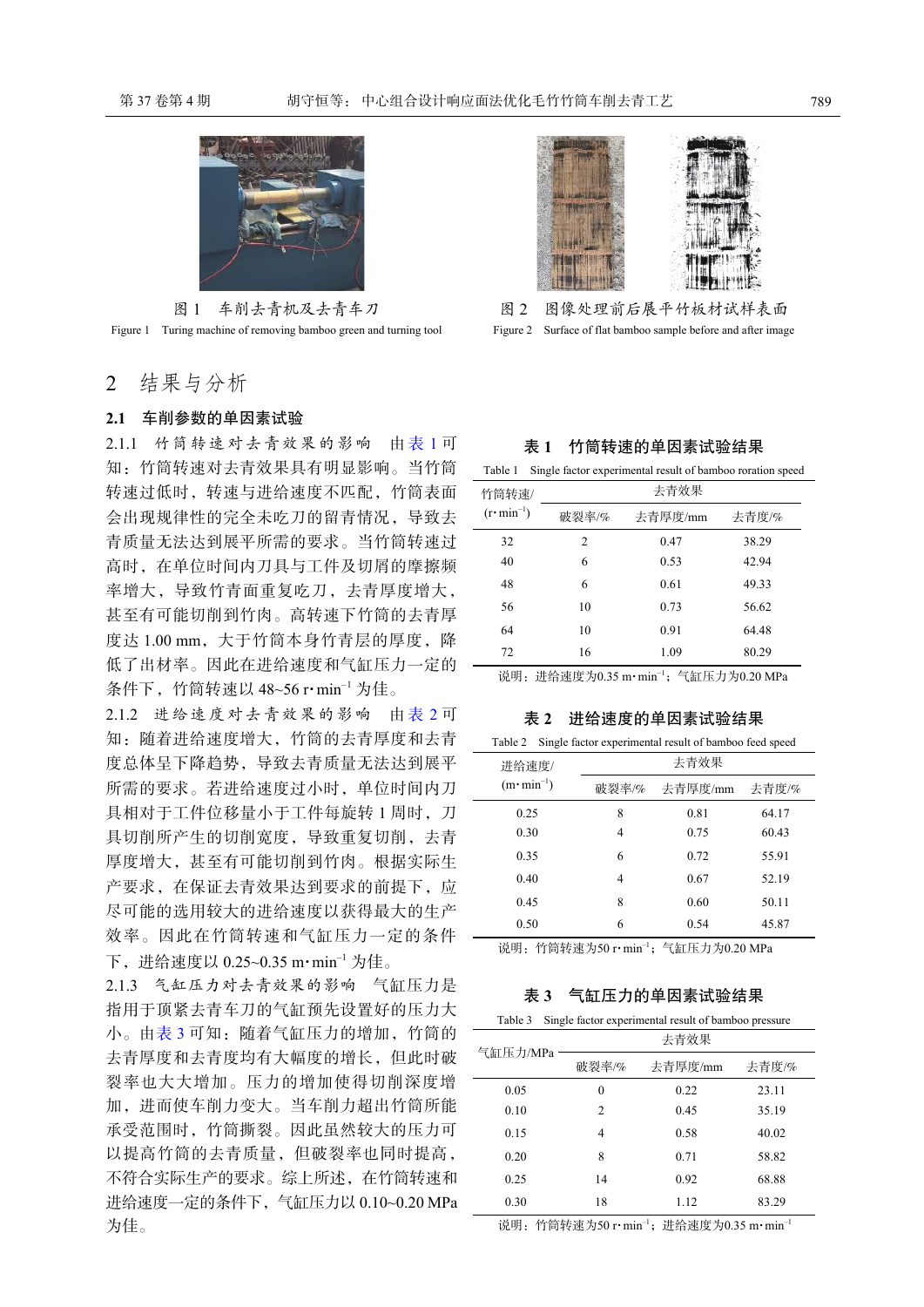#### **2.2** 响应面法对竹筒的去青工艺优化

著,无失拟因素存在,且预测 $R^2_\text{P}$ 值与校正  $R^2_\text{adj}$ 接近, 说明试验操作和理论预测可信, 可用该回归方程代 2.2.1 响应面试验设计与结果 BBD 响应面试验因素与水平[见表](#page-3-1) [4](#page-3-0),试验设计及结果见表 [5](#page-3-1)。经 Desigin-Expert 12 软件对 17 个试验点的去青度进行回归统计分析,得到的去青度 *Y* 回归方程 *Y*=40.66+6.56*A*–2.96*B*+ 12.60*C*–0.5775*AB*–0.515*AC*–1.91*BC*–1.0.343*A* <sup>2</sup>+1.86*B* <sup>2</sup>。通过二次回归方程计算模拟,当 *A*=60 r·min–1, *B*=0.25 m·min–1,*C*=0.20 MPa 时,此时去青度 *Y* 的理论最佳值为 66.97%。由[表](#page-3-2) [6](#page-3-2) 可知:该模型的 *F*=232.45,*P*<0.000 1,达极显著水平,说明该模型有意义。失拟项 *P*=0.391 9>0.05,表明其影响不显

替试验真实点对结果进行分析。由回归方程系数 的显著性检验说明可知:模型一次项 (*A*、*B*、 *C*) 影响极显著,交互项 (*BC*) 和二次项 (*B* 2 ) 影响显 著,其余变量对去青度的影响不显著。依据回归 方程 *Y* 内的系数,*A* 的系数为 6.56、*B* 的系数为 –2.96、*C* 的系数为 12.60,可得出因素对去青度的 主效应顺序为:*C*>*A*>*B*,即气缸压力>竹筒转 速>进给速度。

| 响应面 BBD 试验因素及水平<br>表 4 |  |
|------------------------|--|
|------------------------|--|

<span id="page-3-0"></span>

|      |    | Table 4 Factors and levels of BBD test                              |      |  |  |  |
|------|----|---------------------------------------------------------------------|------|--|--|--|
| 水平-  | 因素 |                                                                     |      |  |  |  |
|      |    | 竹筒转速A/(r·min <sup>-1</sup> ) 进给速度B/(m·min <sup>-1</sup> ) 气缸压力C/MPa |      |  |  |  |
| $-1$ | 40 | 0.25                                                                | 0.10 |  |  |  |
| 0    | 50 | 0.30                                                                | 0.15 |  |  |  |
|      | 60 | 0.35                                                                | 0.20 |  |  |  |

| Design and results of BBD test<br>Table 5 |                                      |                               |       |        |     |                                                                                |        |      |       |
|-------------------------------------------|--------------------------------------|-------------------------------|-------|--------|-----|--------------------------------------------------------------------------------|--------|------|-------|
| 试验号                                       | 竹筒转速                                 | 进给速度                          | 气缸压力  | 去青度    | 试验号 | 竹筒转速                                                                           | 进给速度   | 气缸压力 | 去青度   |
|                                           | $A/(\mathbf{r}\cdot\text{min}^{-1})$ | $B/(m \cdot \text{min}^{-1})$ | C/MPa | $Y/\%$ |     | $A/(\mathbf{r}\cdot\text{min}^{-1})$<br>$B/(m \cdot \text{min}^{-1})$<br>C/MPa | $Y/\%$ |      |       |
|                                           | 50                                   | 0.30                          | 0.15  | 40.36  | 10  | 50                                                                             | 0.30   | 0.15 | 39.63 |
| $\overline{2}$                            | 50                                   | 0.30                          | 0.15  | 40.33  | 11  | 40                                                                             | 0.35   | 0.15 | 33.02 |
| 3                                         | 40                                   | 0.25                          | 0.15  | 38.81  | 12  | 50                                                                             | 0.25   | 0.10 | 31.56 |
| 4                                         | 60                                   | 0.35                          | 0.15  | 44.39  | 13  | 50                                                                             | 0.30   | 0.15 | 41.08 |
| 5                                         | 50                                   | 0.35                          | 0.20  | 51.65  | 14  | 50                                                                             | 0.35   | 0.10 | 30.47 |
| 6                                         | 60                                   | 0.30                          | 0.20  | 60.34  | 15  | 40                                                                             | 0.30   | 0.10 | 21.25 |
| $\overline{7}$                            | 60                                   | 0.25                          | 0.15  | 52.49  | 16  | 50                                                                             | 0.25   | 0.20 | 60.39 |
| 8                                         | 60                                   | 0.30                          | 0.10  | 35.99  | 17  | 50                                                                             | 0.30   | 0.15 | 41.88 |
| 9                                         | 40                                   | 0.30                          | 0.20  | 47.66  |     |                                                                                |        |      |       |

#### <span id="page-3-1"></span>表 **5**  响应面 **BBD** 试验设计及结果

#### <span id="page-3-2"></span>表 **6**  回归模型方差分析

| Table 6<br>Variance analysis of regression model |         |     |                |                  |                 |        |     |       |           |
|--------------------------------------------------|---------|-----|----------------|------------------|-----------------|--------|-----|-------|-----------|
| 方差分析项                                            | 平方和     | 自由度 | $\overline{F}$ | $\boldsymbol{P}$ | 方差分析项           | 平方和    | 自由度 | F     |           |
| 模型                                               | 1720.66 | 9   | 232.45         | $\leq 0.0001**$  | $A^2$           | 0.50   |     | 0.60  | 0.4631    |
| 竹筒转速A                                            | 344.14  |     | 418.41         | $\leq 0.0001**$  | B <sup>2</sup>  | 14.64  |     | 17.80 | $0.0039*$ |
| 进给速度B                                            | 70.33   |     | 85.51          | $\leq 0.0001**$  | $\mathcal{C}^2$ | 4.19   |     | 5.09  | 0.0587    |
| 气缸压力C                                            | 269.32  |     | 1 543.28       | $\leq 0.0001**$  | 残差              | 5.76   |     |       |           |
| AB                                               | 1.33    |     | 1.62           | 0.2435           | 失拟项             | 2.83   |     | 1.29  | 0.3919    |
| АC                                               | 1.06    |     | 1.29           | 0.2935           | 纯误差             | 2.92   | 4   |       |           |
| BC                                               | 14.63   |     | 17.79          | $0.0039*$        | 总离差             | 726.42 | 16  |       |           |

说明:回归模型 $R^2$ =0.996 7,  $R^2_{\text{adj}}$ =0.992 4,  $R^2_{\text{p}}$ =0.971 1, 变异系数 $C_{\text{V}}$ =2.17; \*\* $P$ <0.000 1, 差异极显著; \*表示 $P$ <0.05, 差异显著

2.2.2 响应面优化分析 响应面分析中等高线图可以直观反映各因素之间的相互作用。等高线图中的线 条呈圆形表示两因素的交换作用不显著,若呈椭圆形则表示交换作用显著。如[图](#page-4-0) [3](#page-4-0) 所示: 竹筒转速和进 给速度交换作用较显著,且进给速度在轴向等高线变化较为密集,竹筒转速在轴向等高线变化较为稀 疏,因此竹筒转速对去青度峰值影响较大;[如图](#page-4-1) [4](#page-4-1) 所示: 竹筒转速和气缸压力交换作用显著, 且压力在 轴向等高线变化较为稀疏,竹筒转速在轴向等高线变化较为密集,因此压力对去青度峰值影响较大;同 理,如[图](#page-4-2) [5](#page-4-2) 所示: 进给速度和气缸压力交换作用显著,且压力在轴向等高线变化较为稀疏,进给速度在 轴向等高线变化较为密集,因此压力对去青度峰值影响较大。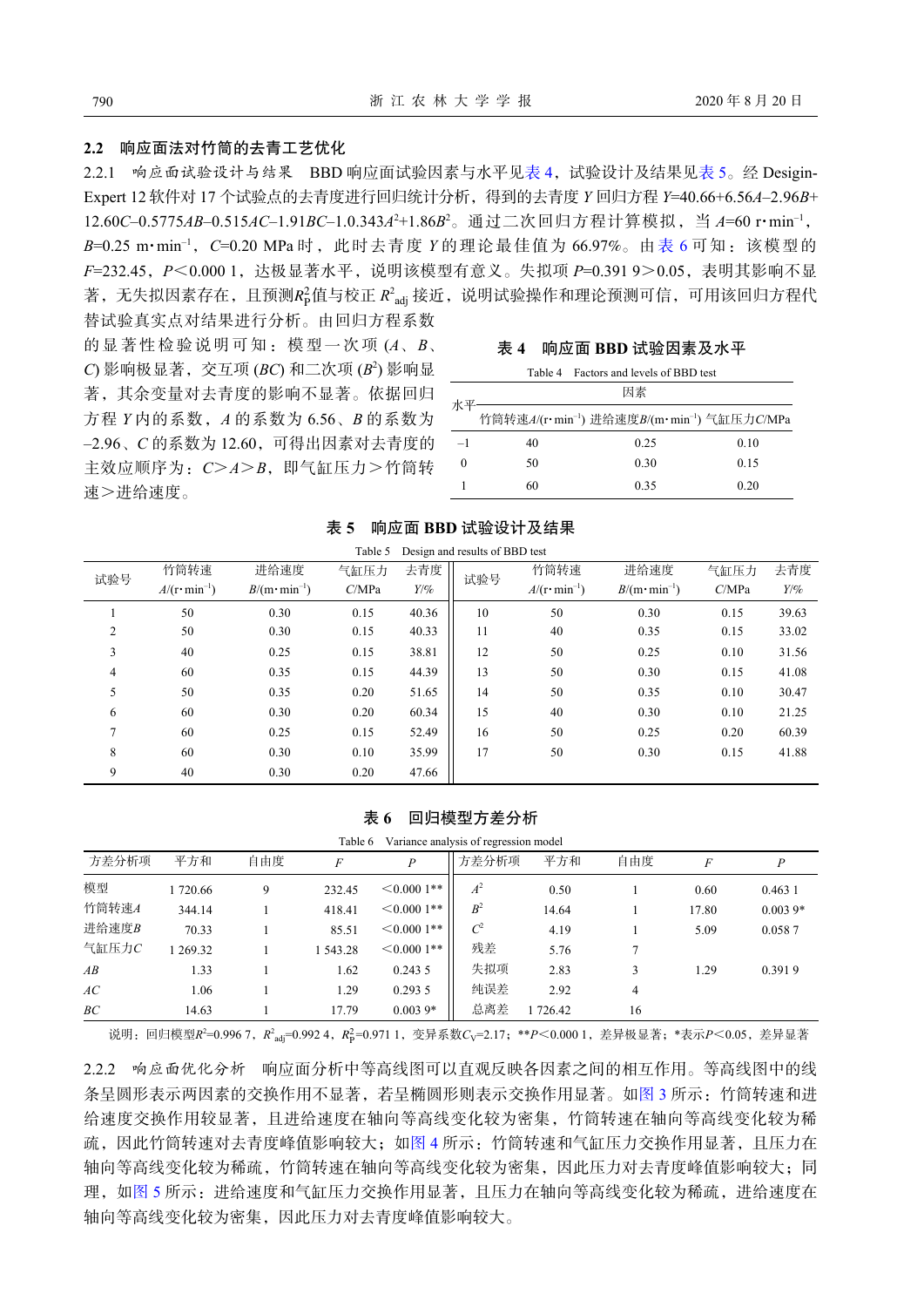<span id="page-4-0"></span>



<span id="page-4-1"></span>

图 4 竹筒转速和气缸压力对去青度相互影响的响应面图和等高线图 Figure 4 Contour and response surface plots of *Y*=*f*(*A*, *C*)

<span id="page-4-2"></span>

图 5 进给速度和气缸压力对去青度相互影响的响应面图和等高线图 Figure 5 Contour and response surface plots of  $Y=f(B, C)$ 

2.2.3 响应面最优工艺的验证 通过响应面法优化得到的最佳车削去青工艺: 当竹筒转速为 60 r·min<sup>-1</sup>, 进给速度为 0.25 m·min<sup>-1</sup>, 气缸压力为 0.20 MPa 时, 得最大去青度为 66.97%。采用上述的工艺条件进行 实际验证,得到的去青度为 65.36%,与理论预测值的误差为-2.37%,证明模型是合理的,可用于实际